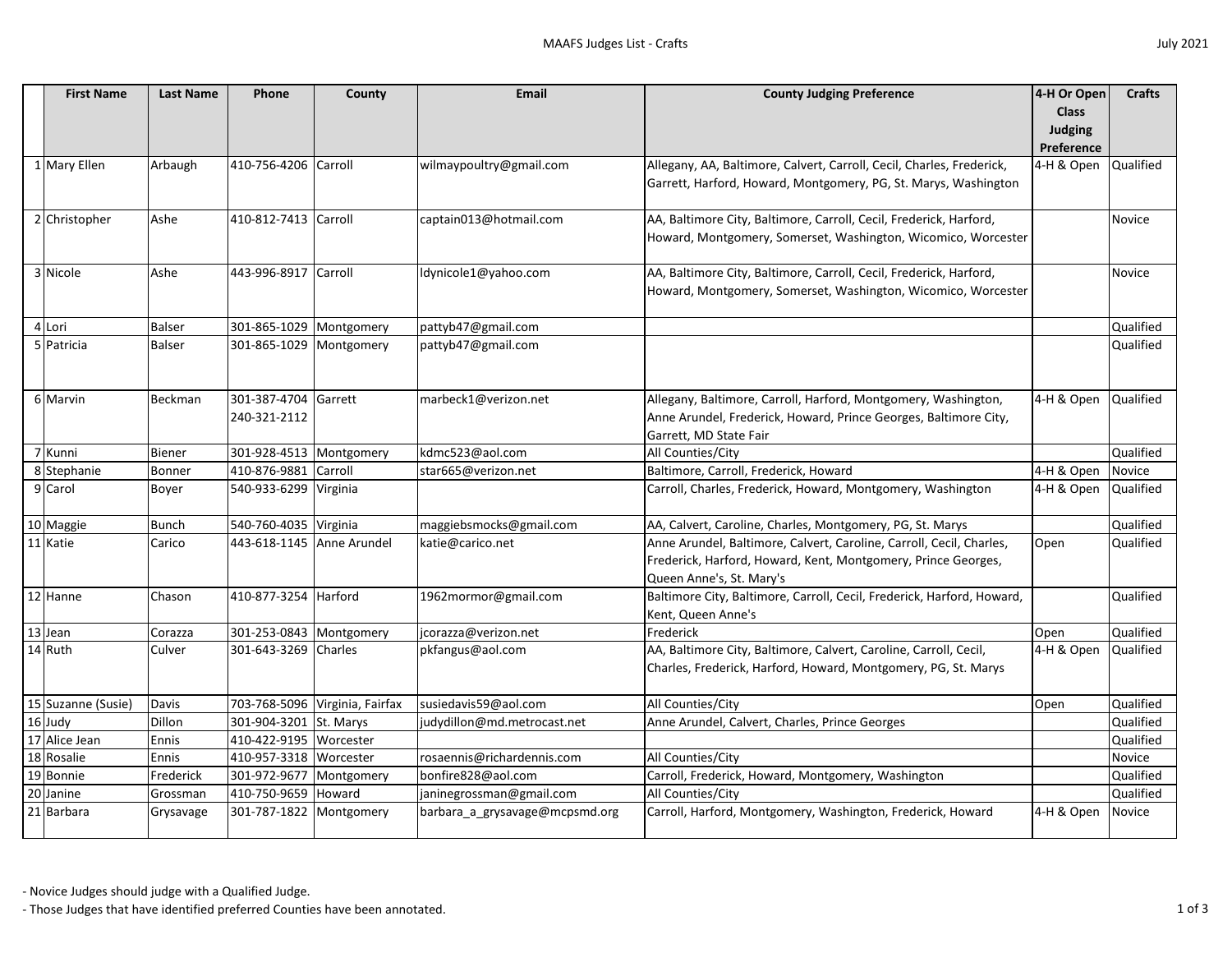| <b>July 2021</b> |
|------------------|
|------------------|

| <b>First Name</b> | <b>Last Name</b> | <b>Phone</b>              | County                      | <b>Email</b>                 | <b>County Judging Preference</b>                                    | 4-H Or Open       | <b>Crafts</b>    |
|-------------------|------------------|---------------------------|-----------------------------|------------------------------|---------------------------------------------------------------------|-------------------|------------------|
|                   |                  |                           |                             |                              |                                                                     | <b>Class</b>      |                  |
|                   |                  |                           |                             |                              |                                                                     | <b>Judging</b>    |                  |
|                   |                  |                           |                             |                              |                                                                     | Preference        |                  |
| 22 Grace          | Heller           | 301-663-5374 Frederick    |                             | hellershalfacre@comcast.net  | Baltimore City, Baltimore, Carroll, Frederick, Harford, Howard,     |                   | Novice           |
|                   |                  |                           |                             |                              | Montgomery, Washington                                              |                   |                  |
| 23 Jack           | Heller           | 301-663-5374 Frederick    |                             | hellershalfacre@comcast.net  | Baltimore City, Baltimore, Carroll, Frederick, Harford, Howard,     |                   | Qualified        |
|                   |                  |                           |                             |                              | Montgomery, Washington                                              |                   |                  |
| 24 Betty Mason    | Holley           | 301-475-9271 St. Marys    |                             |                              | All Counties/City except St. Mary's                                 | 4-H & Open        | <b>Qualified</b> |
| 25 Cecelia Ann    | Holley           | 301-475-9271              | St. Marys                   |                              | All Counties/City except St. Mary's                                 | 4-H & Open        | <b>Qualified</b> |
| 26 Dawne          | Howard           | 301-662-8547 Frederick    |                             | howarddandl@aol.com          | Carroll, Frederick, Washington                                      | 4-H & Open        | <b>Qualified</b> |
| 27 Dennis         | Hynen            | 301-416-2974 Washington   |                             |                              | Baltimore, Carroll, Montgomery, Washington, Anne Arundel,           | 4-H & Open        | Qualified        |
|                   |                  |                           |                             |                              | Frederick, Howard                                                   |                   |                  |
| 28 Linda          | Hynen            | 301-416-2974 Washington   |                             |                              | Baltimore, Carroll, Montgomery, Washington, Anne Arundel,           | 4-H & Open        | Qualified        |
|                   |                  |                           |                             |                              | Frederick, Howard                                                   |                   |                  |
| 29 Doris          | Jenkins          | 410-795-3008 Carroll      |                             |                              | AA, Baltimore, Calvert, Carroll, Frederick, Howard, Montgomery, PG, |                   | Qualified        |
|                   |                  |                           |                             |                              | St. Mary's                                                          |                   |                  |
| 30 Emily          | Kendall          | 443-506-7375 Howard       |                             | emily@emilykendall.com       | All Counties/City                                                   | 4-H & Open        | Novice           |
| 31 Sandra         | Kendall          | 304-689-7776 Howard       |                             | sandy@kendallhardware.com    | All Counties/City                                                   | 4-H & Open        | Novice           |
| 32 Nancy          | Klein-Steen      | 717-632-0601              | Hanover, PA                 | kleingn1941@yahoo.com        | All Counties/City                                                   | 4-H & Open        | <b>Qualified</b> |
| 33 Mary Jane      | Knode            | 410-923-2672 Anne Arundel |                             | mjknode@hotmail.com          | Anne Arundel, Baltimore, Calvert, Carroll, Charles, Frederick,      | 4-H & Open        | <b>Qualified</b> |
|                   |                  |                           |                             |                              | Harford, Howard, Montgomery, PG, St. Marys, Washington              |                   |                  |
| 34 Jo Anne        | Leatherman       | 301-253-5469 Montgomery   |                             | joanneleatherman@hotmail.com |                                                                     |                   | Qualified        |
| 35 Paul           | Leatherman       | 301-253-5469   Montgomery |                             | joanneleatherman@hotmail.com |                                                                     |                   | Qualified        |
| 36 Jane           | McHugh           | 240-538-4144 St. Marys    |                             | connie.trossbach@gdit.com    | St. Marys                                                           | $4-H$             | Novice           |
| 37 Kathy          | McLaughlin       | 301-371-4901 Frederick    |                             | vkm1@fred.net                | Carroll, Frederick, Howard, Montgomery, Washington                  |                   | Novice           |
|                   |                  | 240-315-3054              |                             |                              |                                                                     |                   |                  |
| 38 Joan           | Messinger        |                           | 301-262-5220 Prince Georges | joansmessinger@verizon.net   | All Counties/City                                                   |                   | Qualified        |
| 39 Esther         | Mitchell         |                           | 301-832-2009 Prince Georges | estherm20748@gmail.com       | AA, Baltimore City, Baltimore, Calvert, Charles, Howard,            | 4-H & Open        | <b>Qualified</b> |
|                   |                  | 301-423-4249              |                             | estherm@umd.edu              | Montgomery, PG, St. Mary's                                          |                   |                  |
|                   |                  | 301-868-8781              |                             |                              |                                                                     |                   |                  |
| 40 Larry          | Moore            | 301-846-4657 Frederick    |                             | Itmfrmc1863y@verizon.net     |                                                                     | 4-H & Open Novice |                  |
| 41 Tammy          | Mullinix         | 301-253-2145   Montgomery |                             | tammydmullinix@aol.com       |                                                                     |                   | Novice           |
| 42 Pearl          | Ober             | 410-561-1098 Baltimore    |                             | DennisJeepdude@aol.com       | Baltimore, Calvert, Carroll, Cecil, Charles, Frederick, Harford,    | 4-H & Open        | <b>Qualified</b> |
|                   |                  |                           |                             |                              | Montgomery                                                          |                   |                  |
| 43 John           | O'Brien          | 443-835-8760 Baltimore    |                             | herefordjro@comcast.net      | Anne Arundel, Baltimore City, Baltimore, Carroll, Cecil, Frederick, | 4-H & Open Novice |                  |
|                   |                  |                           |                             |                              | Harford, Howard, Kent, Prince Georges, Queen Annes                  |                   |                  |
| 44 Larry          | Ogletree         | 410-861-6258 Carroll      |                             | n.ogletree@comcast.net       | All Counties/City                                                   |                   | <b>Novice</b>    |
| 45 Nancy          | Ogletree         | 410-861-6258 Carroll      |                             | n.ogletree@comcast.net       | All Counties/City                                                   |                   | Qualified        |
| 46 Elizabeth      | Olson            | 301-938-9747              | <b>Prince Georges</b>       | p277539a@netscape.net        | All Counties/City                                                   | 4-H & Open        | Novice           |
|                   |                  |                           |                             | Elizabeth_Olson@comcast.net  |                                                                     |                   |                  |

- Those Judges that have identified preferred Counties have been annotated. 2 of 3